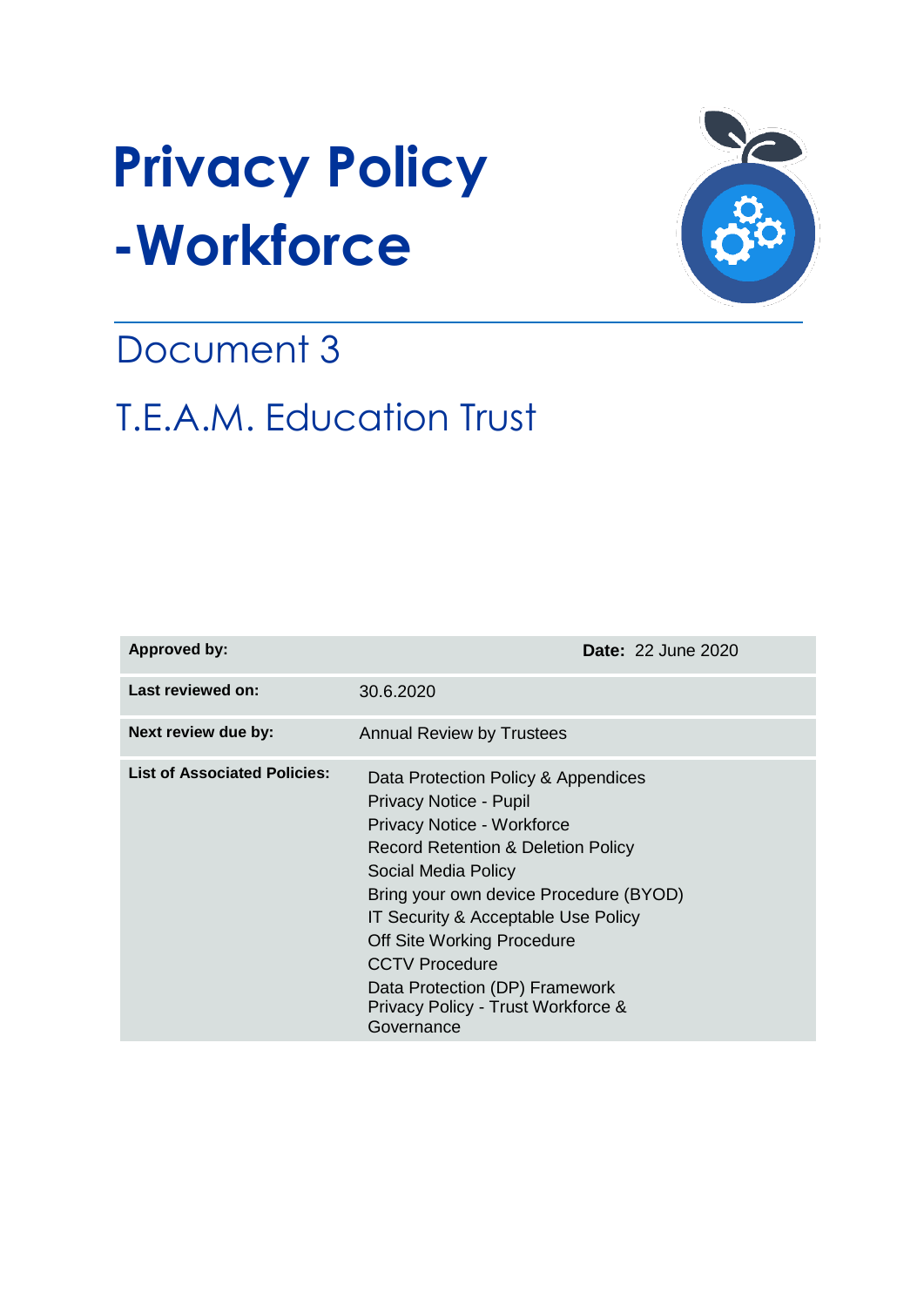## **Contents**

| 3.2 The categories of school workforce information that we process include: 3 |  |
|-------------------------------------------------------------------------------|--|
|                                                                               |  |
|                                                                               |  |
|                                                                               |  |
|                                                                               |  |
|                                                                               |  |
|                                                                               |  |
|                                                                               |  |
|                                                                               |  |
|                                                                               |  |
|                                                                               |  |
|                                                                               |  |
|                                                                               |  |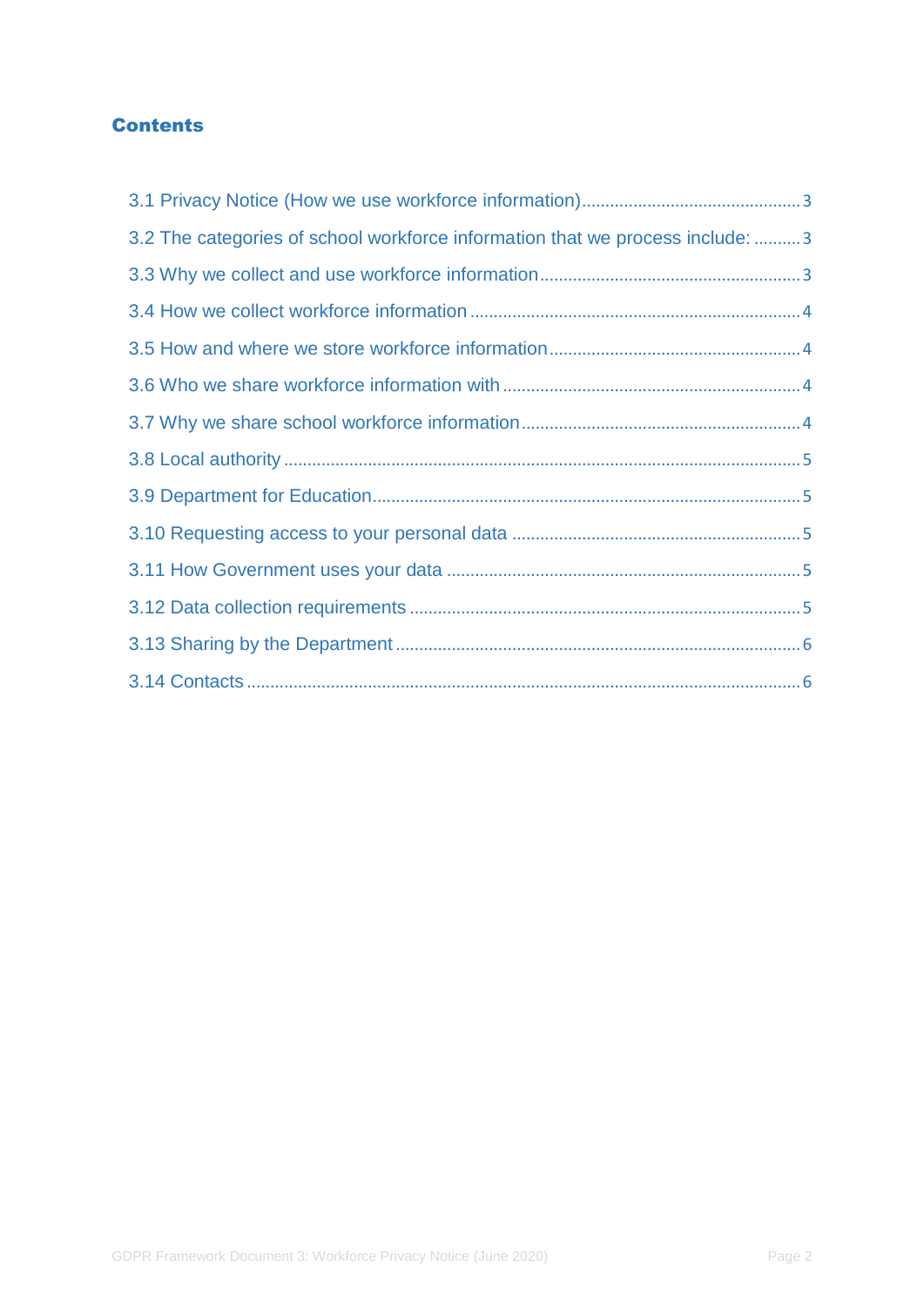# <span id="page-2-0"></span>1. Privacy Notice (How we use workforce information)

We collect, hold and share personal information on the School workforce. The School workforce includes all those employed to teach, or otherwise engaged to work, either on a paid, contracted or voluntary basis, at the school.

# <span id="page-2-1"></span>2 The categories of school workforce information that we process include:

- personal information (such as name, employee or teacher number, national insurance number)
- characteristics information (such as gender, age, ethnic group)
- contract information (such as start date, hours worked, post, roles and salary information)
- work absence information (such as number of absences and reasons) and relevant medical information
- qualifications (and, where relevant, subjects taught)
- photographic records
- Identification such as passport and driving license

# <span id="page-2-2"></span>3 Why we collect and use workforce information

We use workforce data to:

- a) enable the development of a comprehensive picture of the workforce and how it is deployed
- b) inform the development of recruitment and retention policies
- c) enable individuals to be paid
- d) facilitate safer recruitment
- e) support effective performance management
- f) allow better financial modelling and planning
- g) support the management of absence
- h) photographic images for identification purposes (safeguarding), and celebration purposes (to record work, classes and school events)
- i) to meet our statutory duties
- j) for site security
- k) protect public monies against fraud
- l) to detect and prevent crime and combat fraud
- m) to streamline systems

Under the General Data Protection Regulation (GDPR), the legal basis / bases we rely on for processing personal information for general purposes are:

- Article 6(a) Consent (for any processing which does not fall into the bases detail within this section below)
- Article 6(c) Compliance and Legal Obligation

In particular, but not exclusively, section 5 of the Education (Supply of Information about the School Workforce) (England) Regulations 2007 and amendments

- Article 6(e) Public Interest.
- Article 6(f) Legitimate Interest

In addition, concerning any special category data **(personal data that needs more protection because it is sensitive, please see our legal conditions for processing document for information about special category data)** of [GDPR -](https://gdpr-info.eu/art-9-gdpr/) Article 9 :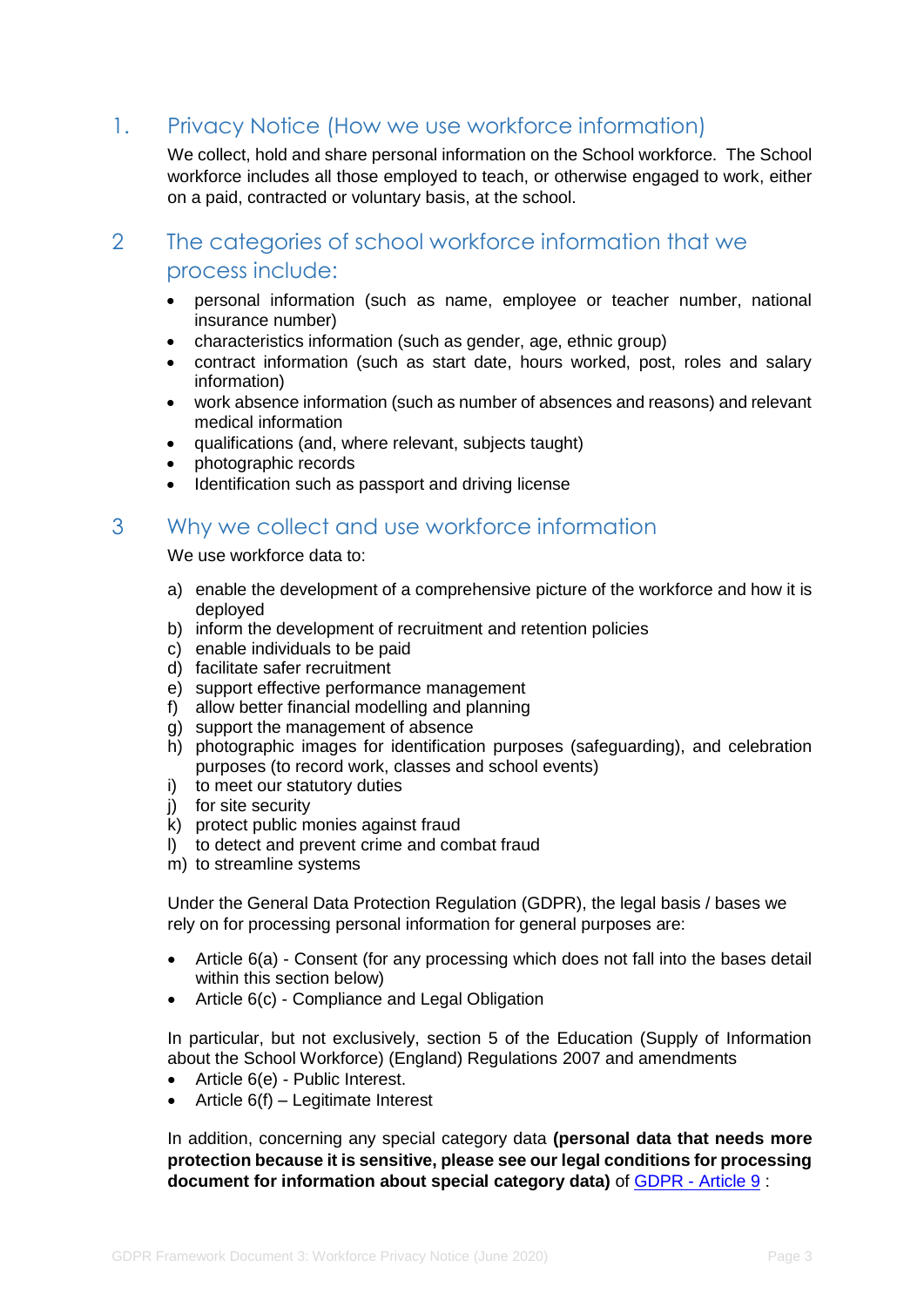Article 9(2g) - Processing is necessary for reasons of substantial public interest

Data Protection Act 2018 part 2 schedule 1;

- 8 Equality of Opportunity or Treatment
- 18 Safeguarding Children and Individuals at Risk

#### <span id="page-3-0"></span>4 How we collect workforce information

We collect personal information via contract forms, self-certification forms [medical], Fit Notes, images provided by individuals or taken using school photographic equipment, local authorities, previous employers, NHS, the Police and the department for Education [DfE].

Workforce data is essential for the School's /Local authority's operational use. Whilst the majority of personal information you provide to us is mandatory, some of it is requested on a voluntary basis. In order to comply with data protection legislation, we will inform you at the point of collection, whether you are required to provide certain information to us and your rights in relation to this

## <span id="page-3-1"></span>5 How and where we store workforce information

We securely store workforce information on the School's IT network located on the school site in a securely locked room. Secure storage is provided for paper based records in a dedicated store room. We hold data securely for the set amount of time shown in our data retention schedule. For more information on our data retention schedule and how we keep your data safe.

# <span id="page-3-2"></span>6 Who we share workforce information with

We routinely share this information with:

- our Local Authority
- our Governing Body
- the Department for Education (DfE)
- HMRC
- Employers where references are requested
- Police
- *External systems used by the School to carry out day to day processes and requirements. For example, and not limited to; RM Integris, Purple Mash, Bug Club, Times Tables Rockstars, ParentPay, Purple Mash.*

# <span id="page-3-3"></span>7 Why we share school workforce information

We do not share information about our workforce members with anyone without consent unless the law and our policies allow us to do so.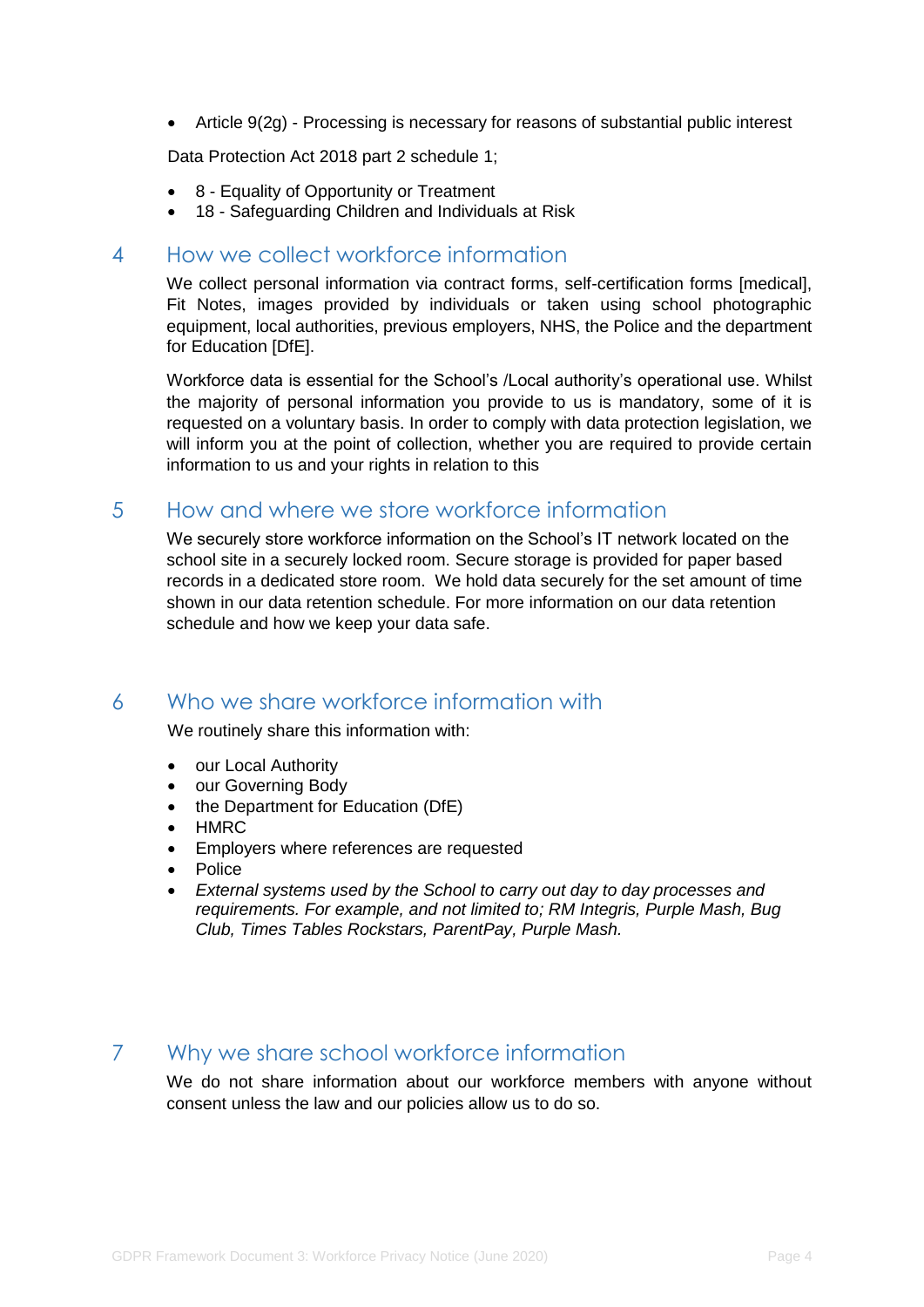# <span id="page-4-0"></span>8 Local authority

We are required to share information about our workforce members with our Local authority (LA) under section 5 of the Education (Supply of Information about the School Workforce) (England) Regulations 2007 and amendments.

This may include, inter alia matters relating to the following: -

- payroll,
- contracts,
- Occupational Health

# <span id="page-4-1"></span>9 Department for Education

We share personal data with the Department for Education (DfE) on a statutory basis. We are required to share information about our school employees with the Department for Education (DfE) under section 5 of the Education (Supply of Information about the School Workforce) (England) Regulations 2007 and amendments.

## <span id="page-4-2"></span>10 Requesting access to your personal data

Under data protection legislation, you have the right to request access to information about you that we hold. To make a request for your personal information, contact the School Office, the Headteacher or the Data Protection Officer.

You also have the right to:

- be informed about the collection and use of your personal data.
- rectification, ie to have inaccurate personal data rectified, or completed if it is incomplete.
- erasure, often known as the 'right to be forgotten'; however this does not apply where, amongst other things, processing is necessary to comply with a legal obligation.
- restrict processing, although, as above this is a limited right.
- data portability where applicable.
- object; though other than for marketing purposes, this is also limited as above.
- Where we rely on your consent to process your data, you have the right to revoke that consent.
- You also have rights in relation to automated decision making and profiling, **though these are not currently relevant**
- Finally, the right to seek redress, either through the ICO, or through the courts

#### <span id="page-4-3"></span>11 How Government uses your data

The workforce data that we lawfully share with the DfE through data collections:

- informs departmental policy on pay and the monitoring of the effectiveness and diversity of the school workforce
- links to school funding and expenditure
- supports 'longer term' research and monitoring of educational policy

#### <span id="page-4-4"></span>12 Data collection requirements

The DfE collects and processes personal data relating to those employed by schools (including Multi Academy Trusts) and local authorities that work in state funded schools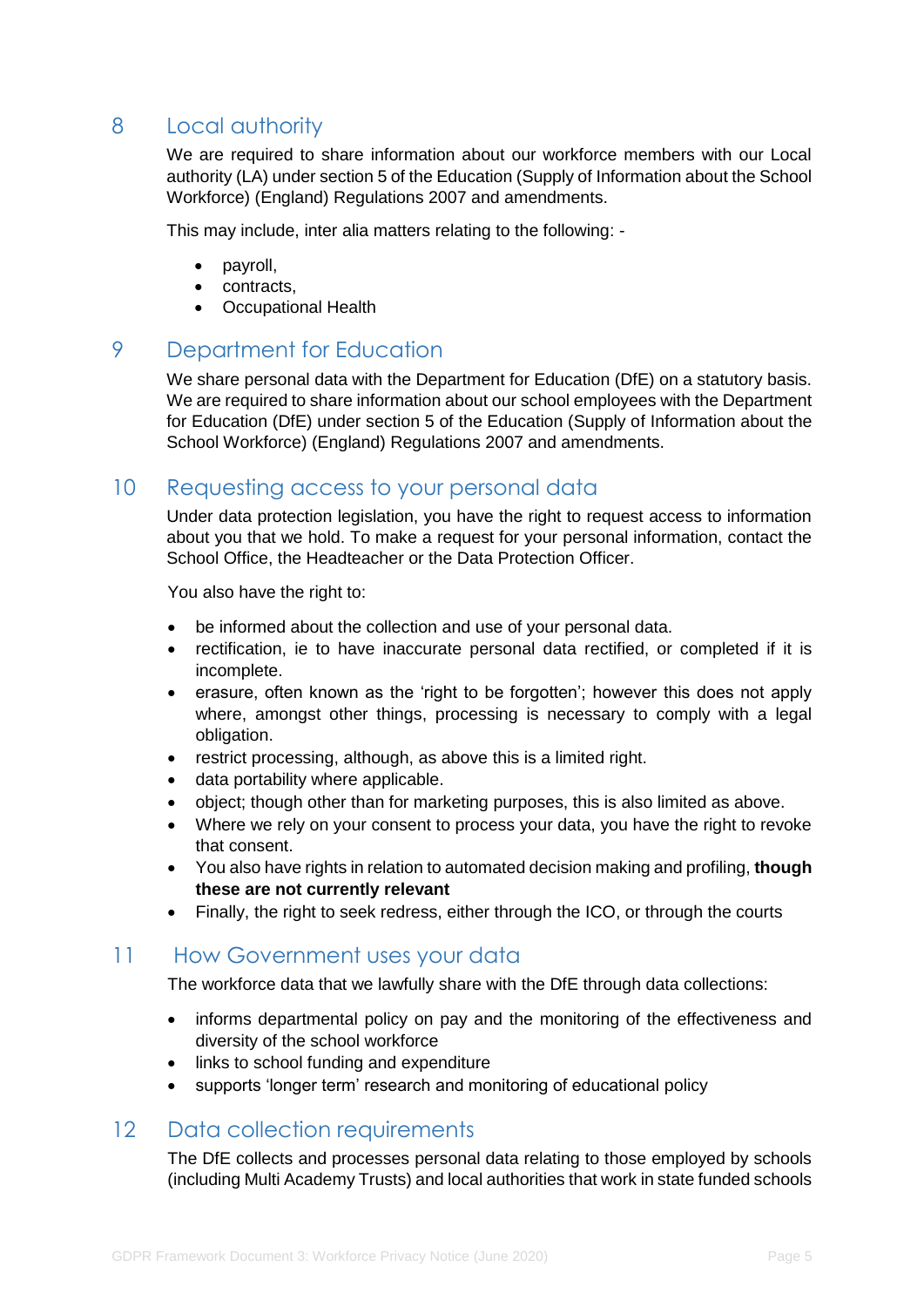(including all maintained schools, all academies and free schools and all special schools including Pupil Referral Units and Alternative Provision). All state funded schools are required to make a census submission because it is a statutory return under sections 113 and 114 of the Education Act 2005

To find out more about the data collection requirements placed on us by the Department for Education including the data that we share with them, go to [https://www.gov.uk/education/data-collection-and-censuses-for-schools.](https://www.gov.uk/education/data-collection-and-censuses-for-schools)

# <span id="page-5-0"></span>13 Sharing by the Department

The Department may share information about school employees with third parties who promote the education or well-being of children or the effective deployment of school staff in England by:

- conducting research or analysis
- producing statistics
- providing information, advice or guidance

The Department has robust processes in place to ensure that the confidentiality of personal data is maintained and there are stringent controls in place regarding access to it and its use. Decisions on whether DfE releases personal data to third parties are subject to a strict approval process and based on a detailed assessment of:

- who is requesting the data
- the purpose for which it is required
- the level and sensitivity of data requested; and
- the arrangements in place to securely store and handle the data

To be granted access to school workforce information, organisations must comply with its strict terms and conditions covering the confidentiality and handling of the data, security arrangements and retention and use of the data.

If you need more information about how our local authority and/or DfE collect and use your information, please visit:

- our local authority at http://www.derbyshire.gov.uk/privacynotices ; or
- the DfE website at https://www.gov.uk/data-protection-how-we-collect-and-shareresearch-data

If you are unable to access these websites, please contact:

# <span id="page-5-1"></span>14 Contacts

If you have a concern about the way we are collecting or using your personal data or you would like to discuss anything in this privacy notice, we ask that you raise your concern with us in the first instance.

Please contact the School Office, Headteacher or School Data Protection Officer:

| Data Protection Officer Name: | <b>GDPR for Schools, Derbyshire County Council</b>                                  |
|-------------------------------|-------------------------------------------------------------------------------------|
| DPO Email:<br>DPO Phone:      | gdprforschools@derbyshire.gov.uk<br>01629 532888                                    |
| DPO Address:                  | Room 396, North Block, County Hall, Smedley<br>Street, Matlock, Derbyshire, DE4 3AG |